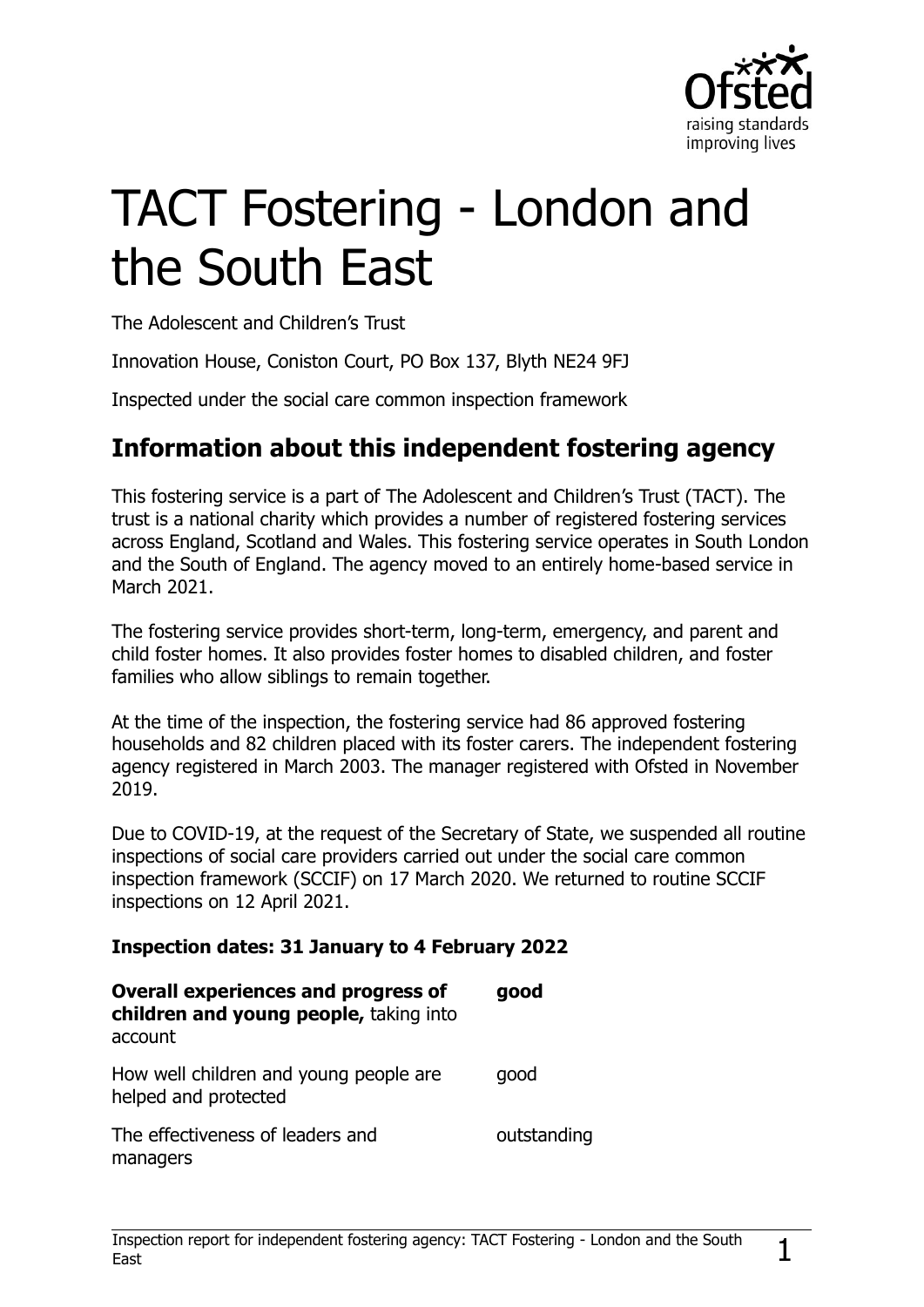

The independent fostering agency provides effective services that meet the requirements for good.

**Date of last inspection:** 24 October 2017

**Overall judgement at last inspection:** good

**Enforcement action since last inspection:** none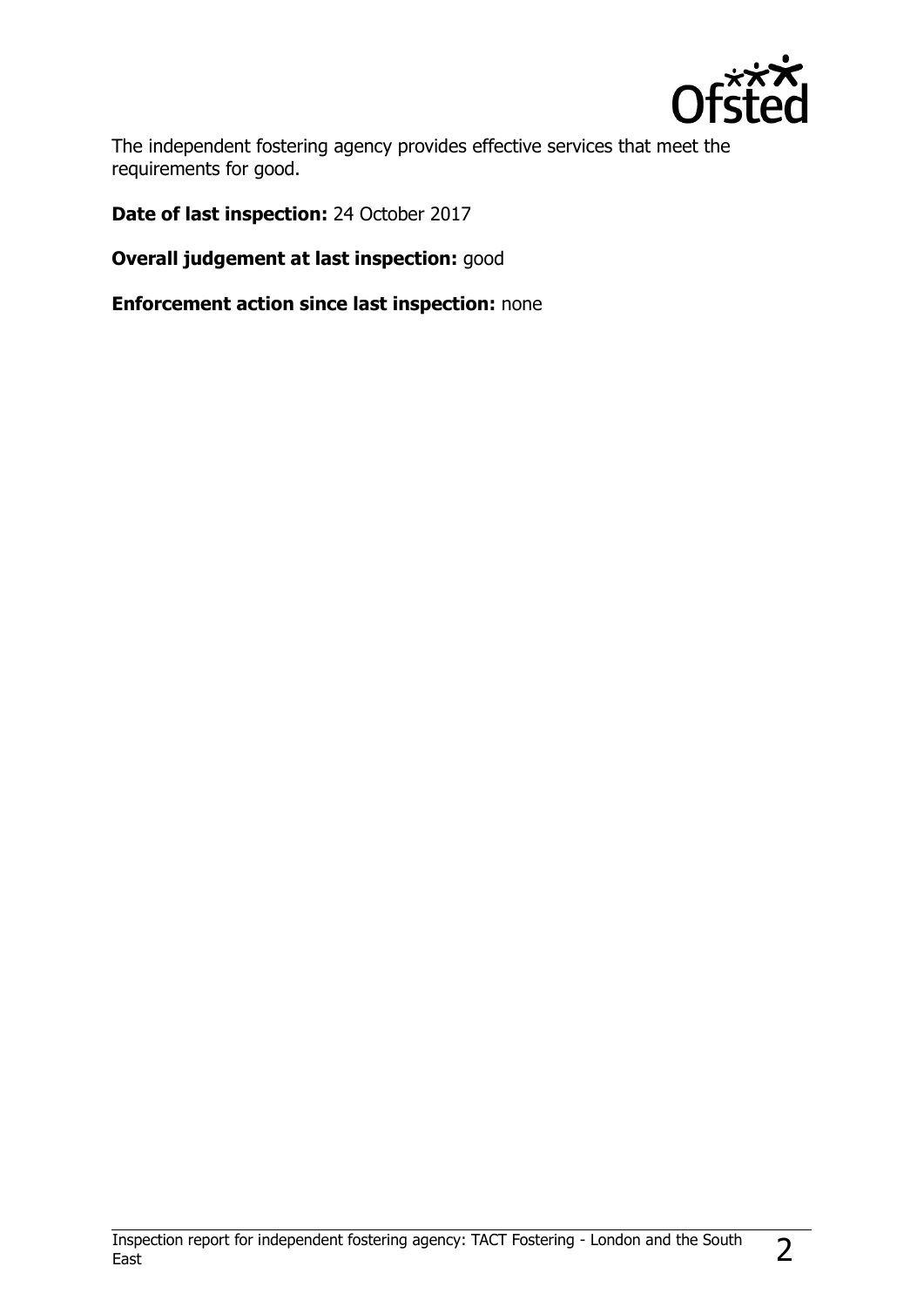

# **Inspection judgements**

#### **Overall experiences and progress of children and young people: good**

The fostering service provides a good quality of care, and the experiences and outcomes for children are very positive. Children, many of whom have complex needs, receive personalised care that meets their needs, and they are kept safe.

Children benefit from successful and stable foster placements. Their welfare is safeguarded and promoted. As a result, children thrive in secure placements, enjoying relationships that are loving and nurturing. A child said of their foster carers, 'I like the fact that I can open up to them about any problems and not feel at all worried or scared to do so as they are extremely supportive.'

Children develop a good sense of self-esteem and self-confidence. The agency pays good attention to issues of equality and diversity. For example, children attend places of worship if they wish, and foster carers support children to safely explore gender identity issues.

Children confirmed that they feel listened to. They are aware of how to make complaints, but do not do so. Children are able to influence the development of the agency through effective consultation. The agency's children's support worker ensures that children have a voice within the fostering service. This helps to shape the services provided to children.

Children benefit from the fostering service's careful placement planning and matching processes. These systems are effective in identifying suitable foster carers to care for children. Where placements are planned, introductions between children and their prospective foster carers are sensitively arranged. This helps children to settle quickly with their new families.

Children's learning outcomes and general development are good. They make good academic and vocational progress. School and college attendance is high, and children make steady progress from their starting points.

The fostering service has a dedicated education team that monitors children's learning objectives and outcomes. The team provides advice and support and will intervene with education professionals to help improve children's learning outcomes. However, in one case reviewed, the timing of the team's intervention had not been prompt, and so the child did not fully benefit from its input. Children celebrate academic and more general achievements. This acts as further motivation for children to do well.

Children and young people live healthy lifestyles. Foster carers and staff ensure that there is good promotion of their physical, emotional and social well-being. Children have excellent access to primary healthcare services and receive advice and support from specialist services when this is required. This is particularly the case for children who have complex health needs.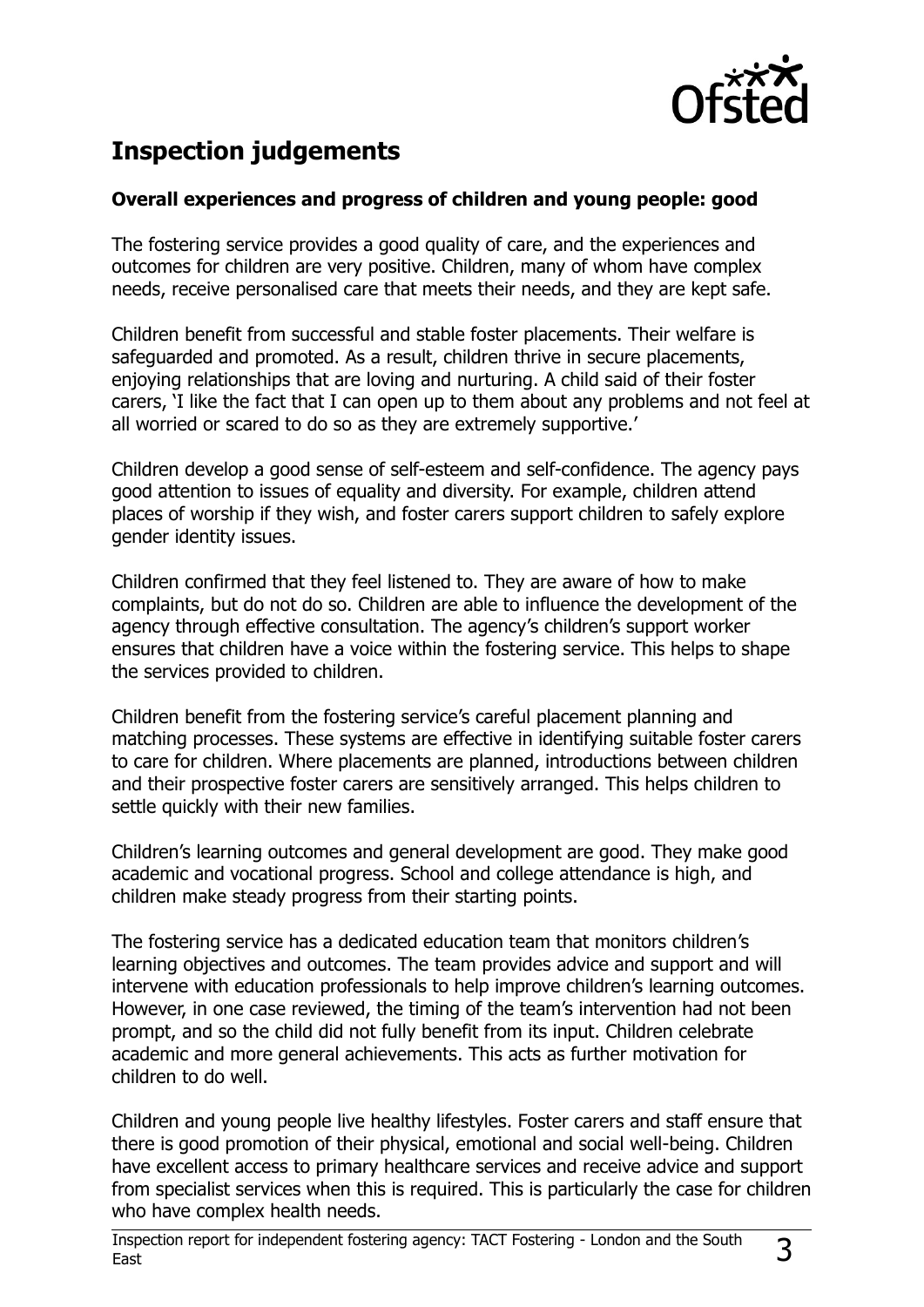

Children benefit from the input of the agency's therapeutic service. Therapists provide foster carers and staff with consultation to help resolve difficult placement issues. In some cases, the therapists work directly with children. This is to support their healthy emotional well-being and to provide children with an opportunity to explore complex issues in a safe, therapeutic environment. However, in some cases, the timing of the team's intervention has not been prompt, and so children have not fully benefited from its input.

The agency prepares older children well for adulthood. They benefit from the input of their foster carers and the agency's children's services team. A number of young adults remain living with their foster carers in 'staying put' arrangements. This allows them to remain living with their foster families and maintain existing relationships for continued support and guidance.

A local authority social worker said, 'The carers have gone above and beyond to provide good care to the children. We are currently assessing one of my children to be long-term matched with carers as she wishes to remain in their care and is settled and happy.'

#### **How well children and young people are helped and protected: good**

Foster carers and staff of the fostering agency work hard to protect children from harm and abuse. They ensure that the safety and well-being of children are paramount.

The fostering service continues to work with staff and foster carers to explore a trauma-informed approach to care. This supports foster carers to understand and manage children's risk-taking or challenging behaviour.

Children benefit from the fostering service's comprehensive child protection and safeguarding policies and procedures. Children have good opportunities to speak with staff in private, and the agency's consultation with children is regular. Staff routinely complete unannounced visits to foster carers' homes. This further promotes the safety of children.

The assessment, preparation and supervision of foster carers have a strong focus on child protection. This supports their safe care of children. There are very few instances of children going missing from home, substance misuse, involvement in child sexual exploitation or child criminal exploitation.

Risk assessments and children's individual safe care plans outline how fostering households will keep children safe. These are regularly updated to indicate children's changing circumstances and child protection needs. This helps to inform foster carers about action to take when risks are posed. These strategies are effective and include, for example, how to prevent the risk of online abuse, self-harm and children going missing from home.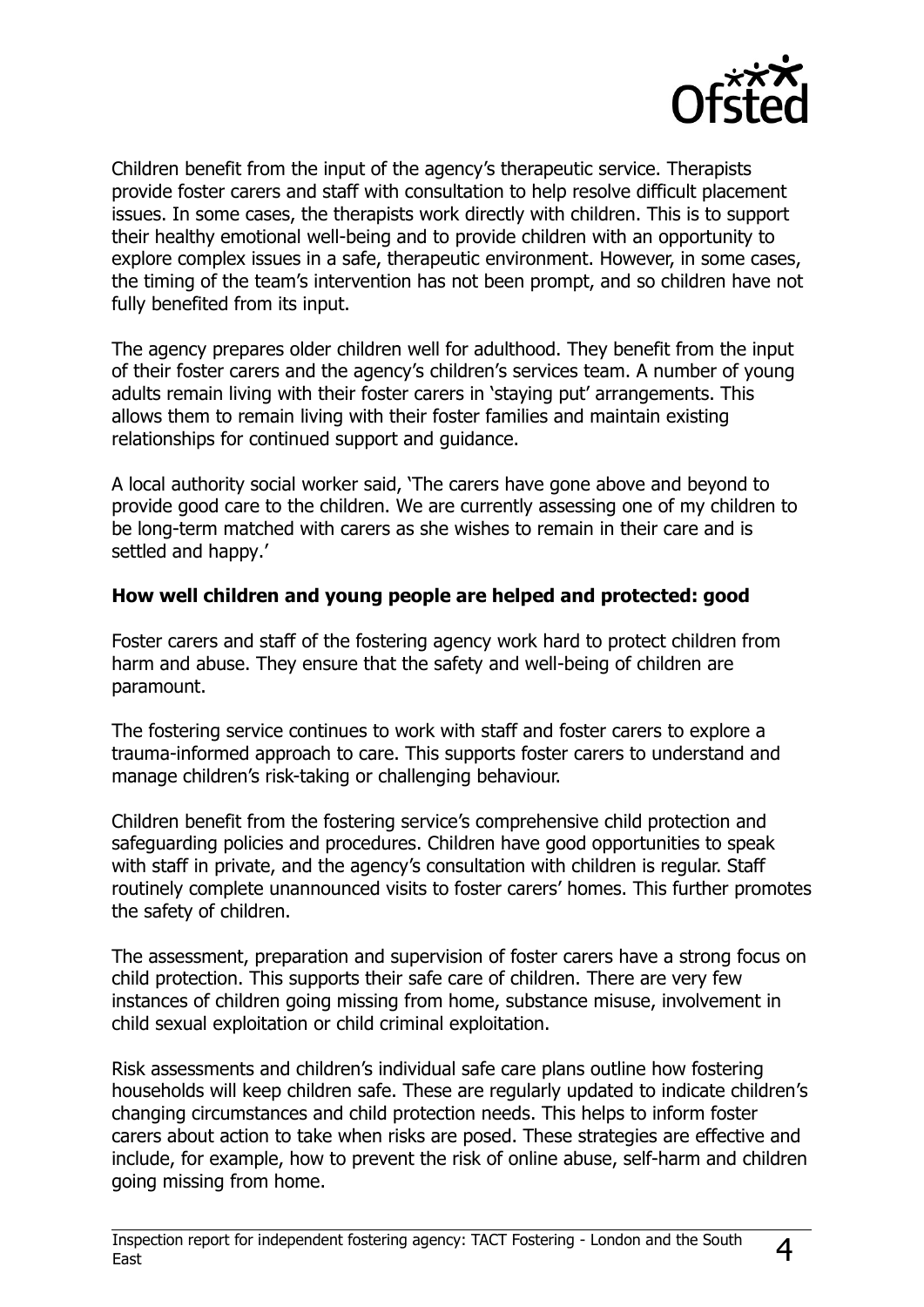

Investigations into allegations are prompt and appropriate. Managers ensure that their communication with safeguarding specialists, such as local authority designated officers and the police, is regular and effective.

Managers and the fostering service's human resources team ensure the safe vetting and recruitment of staff and panel members.

Foster carers and staff receive training and written guidance that helps them to keep children safe. However, there is a need for some foster carers to better understand their obligations to inform staff promptly when incidents occur, and then be advised as to what action to take. Staff also need to ensure that personal care practices are consistently appropriate. This was found not to be the case in one instance.

Foster carers and staff regularly attend multi-agency professionals' meetings convened to address children's risk-taking behaviour. Managers monitor and have good overview and insight into safeguarding incidents. These are generally managed well. A local authority social worker said, 'The children are kept safe, and there are up-to-date risk assessments and safety plans. I have a good working relationship with the carers, and we all work well together.'

#### **The effectiveness of leaders and managers: outstanding**

The leadership of the fostering service is excellent. Leaders and managers are ambitious and strive for continual improvement in children's achievements. The registered manager is qualified and very experienced. She receives support from a range of senior managers within the organisation, who are committed and equally invested in achieving ambitious progress and positive experiences for children.

Leaders and managers are highly visible within the organisation and have a keen interest in obtaining the views of all stakeholders. This is in an effort to further improve the outcomes for children. A foster carer told the inspector, 'We were at a TACT event, and I asked the bloke next to me to grab a burger. I didn't realise it was the director. That's how it is here. We're all equally important'.

The fostering service has highly effective monitoring systems. Leaders and managers continually review an action plan for the continual growth and development of the fostering service. For example, the registered manager prepares quarterly management reviews of the service. The very regular overview of the service prompts change and innovation. This results in improved outcomes for children. However, managers' file audits do not always outline foster carers' correct approval status.

Leaders consistently make use of research and study materials to inform their decision-making. For example, the agency aims to enhance its existing traumainformed approach to care. This is to help staff to improve their skill base and knowledge about the impact of children's past trauma and the implications for children's foster care. Managers explore children's protection, placement issues and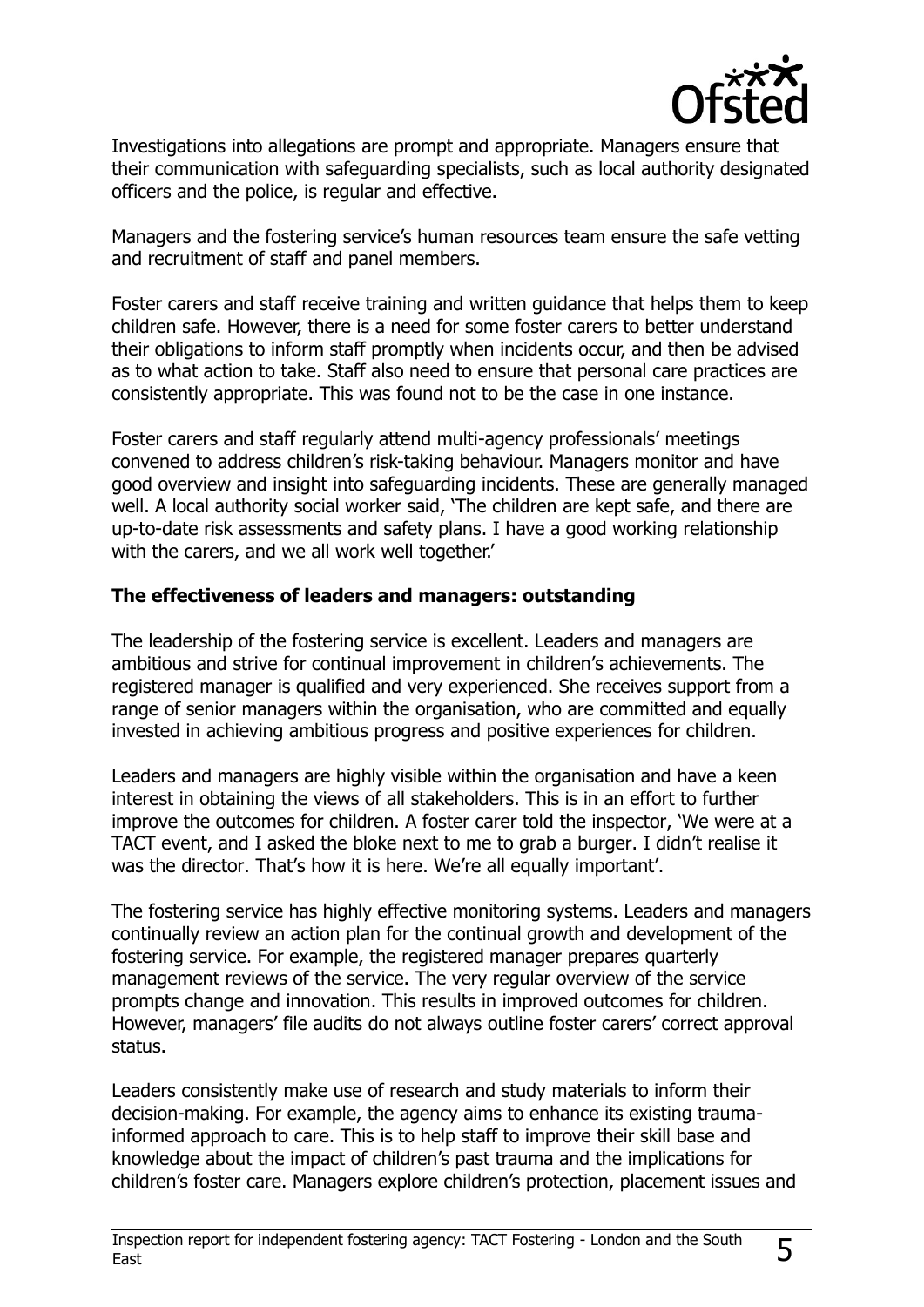

any emerging themes regularly within formal management forums. This helps to ensure that children have safe, positive experiences.

The agency provides foster carers and staff with exceptional training. The training programme is extensive and of a high quality. It equips foster carers with excellent knowledge and skills. This helps them to care for children safely. However, not all foster carers have completed the training, support and development standards within the 12-month time frame as required.

The service is well resourced to meet the needs of foster carers and children. Foster carers overwhelmingly say that the support they receive from the fostering service is excellent. Staff maintain good communication with foster carers and very regularly visit them and children at their homes. A foster carer said, 'The supervising social workers are very experienced, knowledgeable and supportive. Managers are all very accessible and supportive to carers. The carers are supportive of each other, and the communication between the agency and those working for them is very good.'

The staff team is equally well trained and supported. A member of staff said, 'I'm really happy here. Managers care about me, so I can care about children and young people.' Staff receive regular and meaningful supervision, and training opportunities are good. They participate in reflective team and peer support group meetings, have access to well-being sessions, and therapists provide clinical consultation to help to inform their practice.

The service's fostering panel operates effectively and benefits by having a membership that is drawn from a diverse range of professional backgrounds. The panel undertakes clear and appropriate analysis of the work presented at panel meetings. The administration of the fostering panel is effective, and panel meeting minutes are sufficiently detailed.

Staff complete foster carer assessments comprehensively. The annual reviewing process is thorough. This promotes the regular review of foster carers' suitability to continue to care for children.

Managers' and staff's communication with other professionals is effective. A local authority social worker said: 'The agency is focused on and ensures that they are improving and promoting positive outcomes for children. Particularly by ensuring that the caregivers are well supported and trained. The agency is forward thinking, therapeutic, trauma informed, relational and professional.'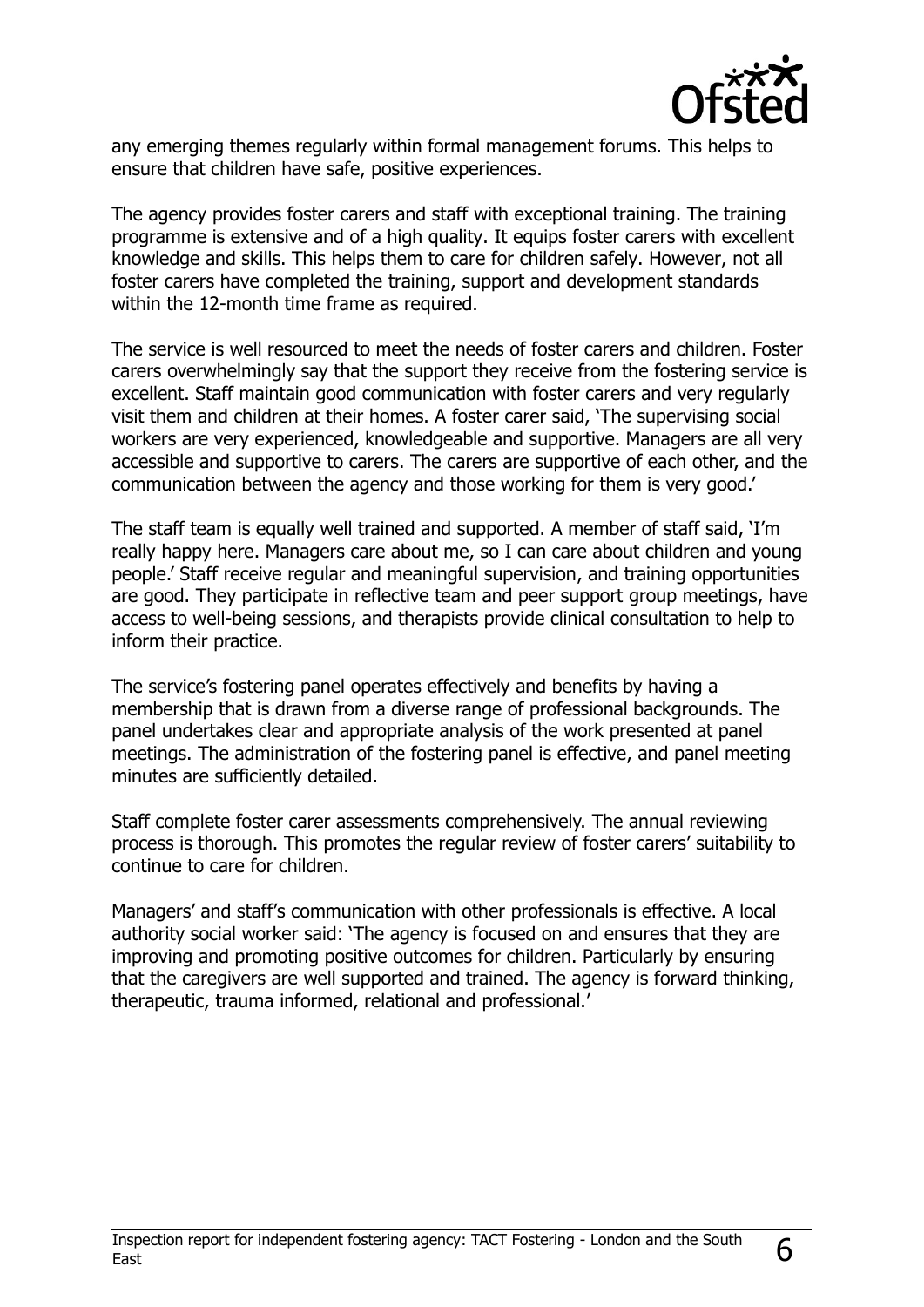

## **What does the independent fostering agency need to do to improve? Statutory requirements**

This section sets out the actions that the registered person(s) must take to meet the Care Standards Act 2000, Fostering Services (England) Regulations 2011 and the national minimum standards. The registered person(s) must comply within the given timescales.

| <b>Requirement</b>                                                                                                                                                                                                                                       | Due date     |
|----------------------------------------------------------------------------------------------------------------------------------------------------------------------------------------------------------------------------------------------------------|--------------|
| The fostering service provider must promote the educational<br>achievement of children placed with foster parents.<br>(Regulation 16 $(1)$ )                                                                                                             | 1 May 2022   |
| In particular, the education team must intervene promptly to<br>resolve issues with children's educational attainment as they<br>arise.                                                                                                                  |              |
| The fostering service provider must provide foster parents<br>with such training, advice, information and support, including<br>support outside office hours, as appears necessary in the<br>interests of children placed with them. (Regulation 17 (1)) | 1 May 2022   |
| In particular, the agency's therapeutic team must intervene<br>promptly to support placements where challenges are<br>emerging.                                                                                                                          |              |
| The registered person in respect of an independent fostering<br>agency must ensure that-                                                                                                                                                                 | 1 April 2022 |
| the welfare of children placed or to be placed with foster<br>parents is safeguarded and promoted at all times.<br>(Regulation 11 $(a)$ )                                                                                                                |              |

### **Recommendations**

- The registered person should ensure that foster carers are able to evidence that the training, support and development standards have been attained within 12 months of approval. ('Fostering services: national minimum standards', 20.3)
- The registered person should ensure that there is a system in place to monitor the quality and adequacy of record-keeping and take action when needed. In particular, foster carers' approval status should be consistently documented in line with foster care agreements. ('Fostering services: national minimum standards', 26.2)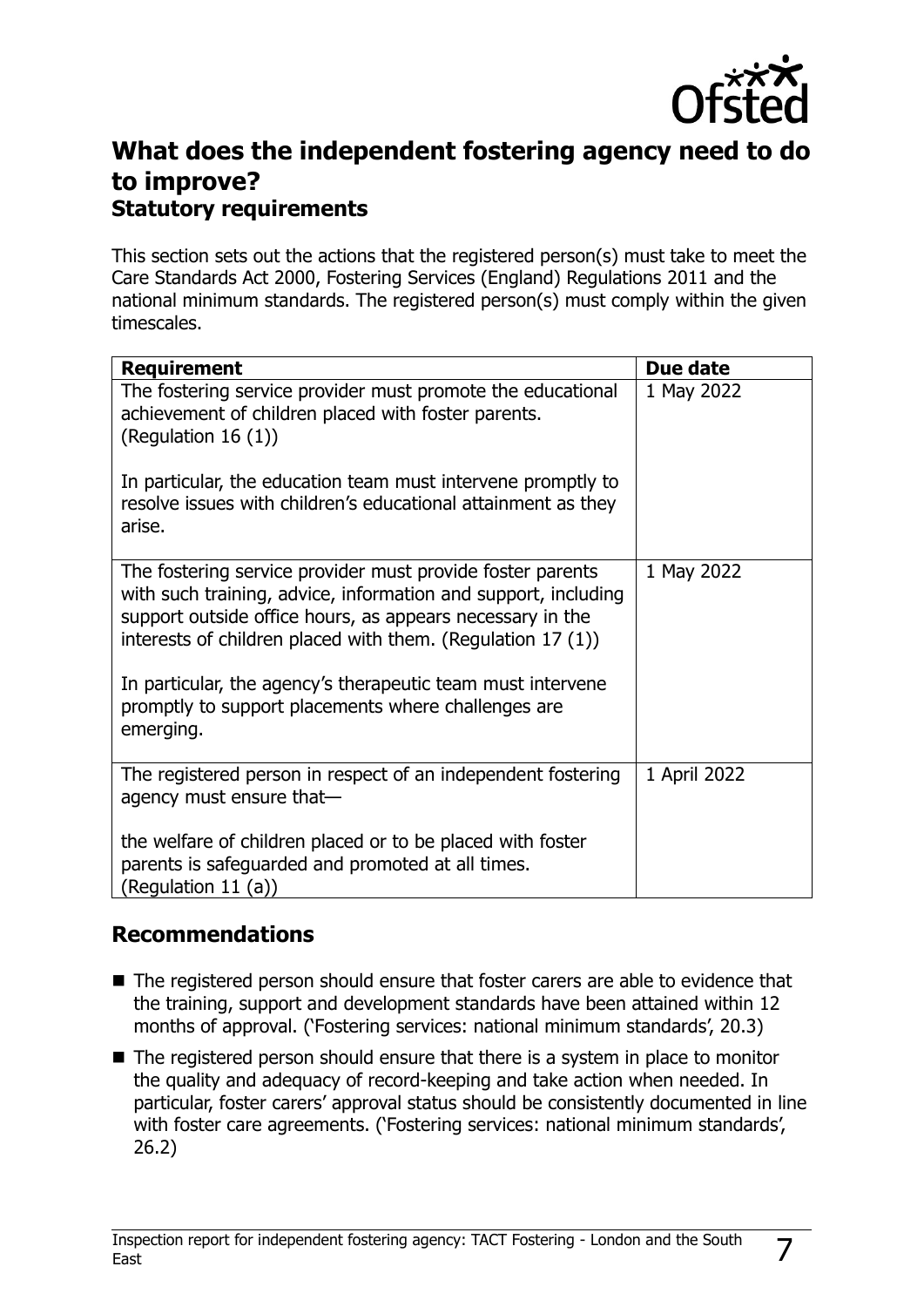

## **Information about this inspection**

Inspectors have looked closely at the experiences and progress of children and young people using the social care common inspection framework. This inspection was carried out under the Care Standards Act 2000 to assess the effectiveness of the service, how it meets the core functions of the service as set out in legislation, and to consider how well it complies with the Fostering Services (England) Regulations 2011 and the national minimum standards.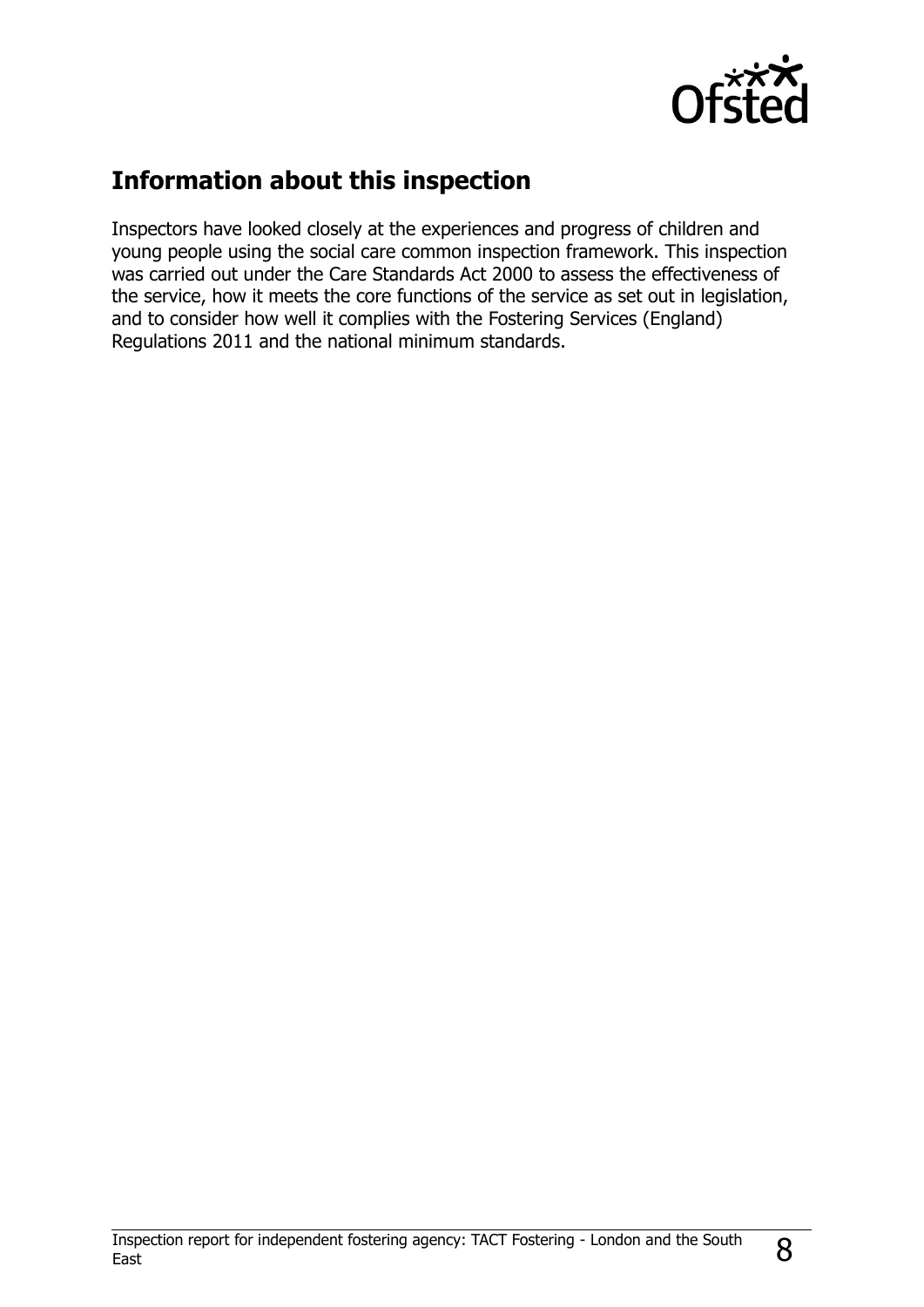

## **Independent fostering agency details**

**Unique reference number:** SC034000

**Registered provider:** The Adolescent and Children's Trust

**Registered provider address:** Innovation House, Coniston Court, PO Box 137, Blyth NE24 9FJ

**Responsible individual:** Andrew Elvin

**Registered manager:** Christine McGillvary

**Telephone number:** 020 8695 8111

**Email address:** c.mcgillvary@tactcare.org

## **Inspector**

Sandra Jacobs-Walls, Social Care Inspector